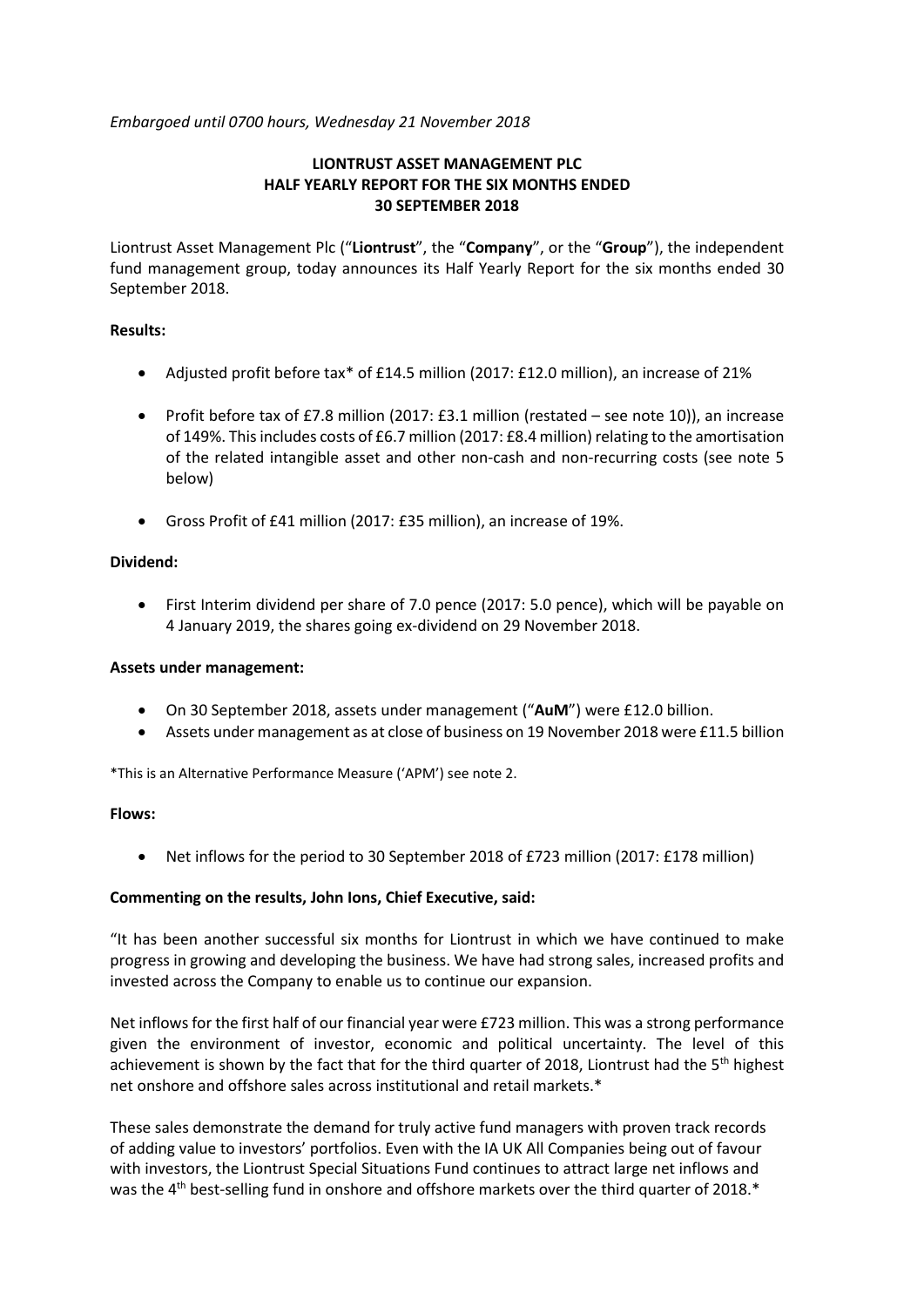Increased volatility, which we have seen in equity and bond markets, is usually a positive for us. Investors become more discerning and look for fund managers who have a robust process, a good track record of being able to handle such an environment and of superior stock selection. With the gradual withdrawal of central bank support, for example, active management and having the ability to be flexible will become increasingly important when investing in bond markets.

We are benefiting from the growing demand for sustainable investment, with the AuM of our team growing from £2.5 billion when we acquired them on 1 April 2017 to £3.4 billion. This is because an increasing number of institutions and investors realise sustainable is a proven investment style and an ever growing number of people care about how they make their money as well as how much money they make.

We are confident the AuM will continue to increase given the experience and long track record of our Sustainable Investment team, their extensive knowledge and expertise and the integration of ESG with their investment decisions.

Our brand awareness and perception is strong, which is reiterated by the independent recognition Liontrust receives. We won the Specialist Management Group of the Year (over £10bn in AuM) Award at the IW Specialist Investment Awards in October, with the judges highlighting the successful integration of new teams at Liontrust and our community engagement programme.

To support and aid the continued growth of Liontrust, we have been strengthening the infrastructure of the business. We are consolidating all outsourced fund services for our UK and Ireland ranges into one provider: Bank of New York Mellon (International) Limited (BNYM). Our acquisition of Alliance Trust Investments last year resulted in a total of five asset servicing relationships across the Liontrust business and moving to a single partner will help us to achieve our strategic objectives.

The development of the infrastructure of the business, the excellence of our fund management capability and the strength of our distribution gives me great confidence about the future growth of Liontrust."

\*Source: The Pridham Report, which is published by Pridham and Pridham Ltd on a quarterly basis.

### **Non-executive Chairman Retirement**

The Board of Liontrust announces that Adrian Collins will retire as Non-executive Chairman of the Company at its 2019 AGM. Alastair Barbour becomes Non-executive Deputy Chairman with immediate effect and will succeed Adrian Collins as Non-executive Chairman immediately after the 2019 AGM.

**Adrian Collins, Non-executive Chairman, said:** "I have had a wonderful nine years as Chairman of Liontrust. It has been exciting, and a lot of fun, to transform the business and successfully grow Liontrust into the high profile and respected company it is today. I am confident that with John Ions and Vinay Abrol at the helm, and a great team working with them, Liontrust will continue to flourish. I would like to thank my fellow Non-executive Directors, John, Vinay and everyone else at Liontrust for their hard work and support. I will continue to follow Liontrust with interest."

**John Ions, Chief Executive, said:** "I want to thank Adrian Collins for his outstanding contribution to the Board and Company over a period of time that has seen significant change for our business. I would also personally like to express my thanks for the support and advice Adrian has given me since becoming Chief Executive, this has been invaluable.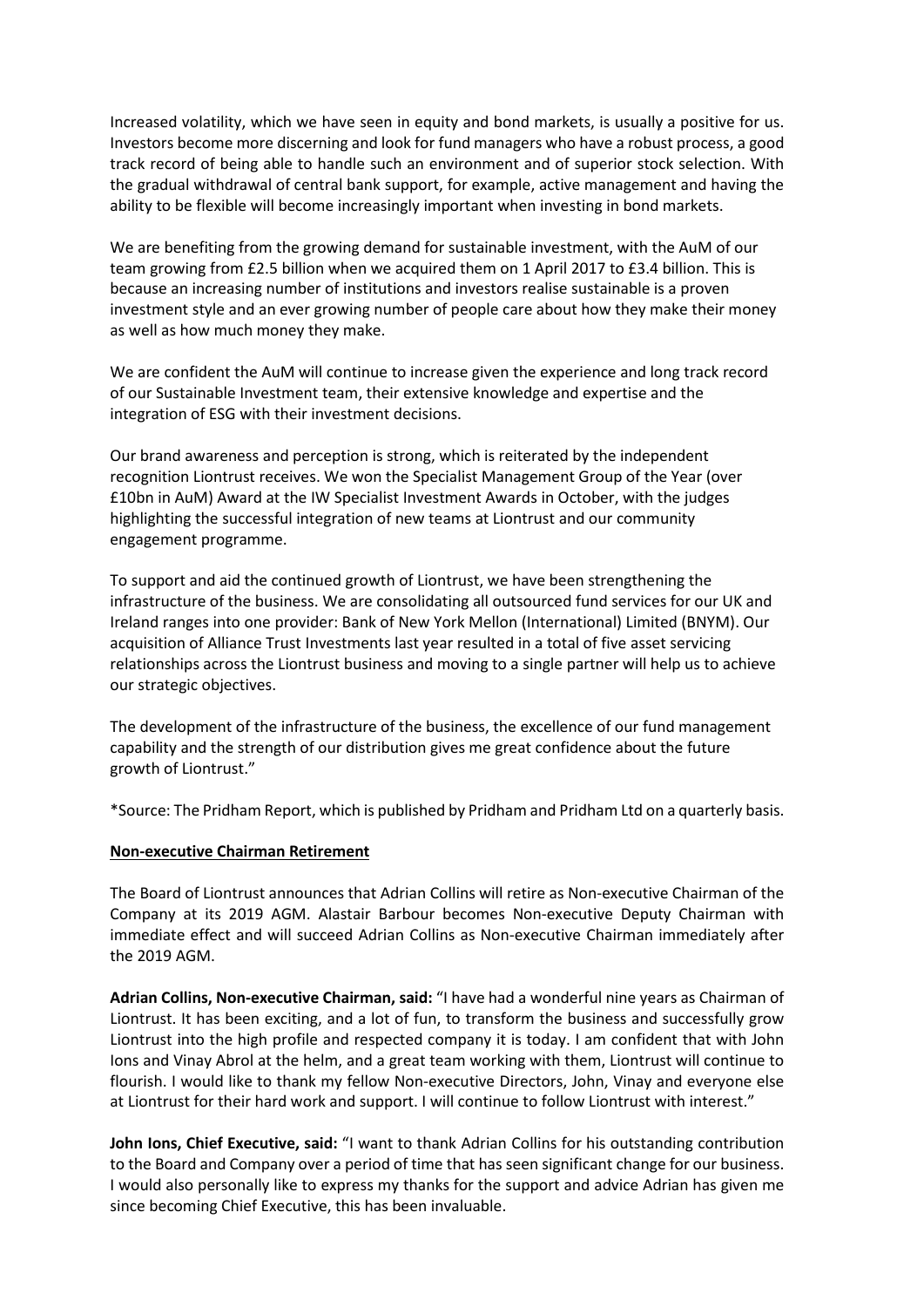I'm delighted that Alastair Barbour will succeed Adrian as Non-executive Chairman. He has considerable experience of both asset management and finance, which will be key as we continue to invest in and grow the business."

**Alastair Barbour, Non-executive Deputy Chairman, said:** "I am delighted to become Nonexecutive Deputy Chairman, and from the 2019 AGM Non-executive Chairman. Adrian has made a fantastic contribution to Liontrust and I look forward to working with the Board to ensure the business maintains its growth."

### **For further information please contact:**

| <b>Liontrust Asset Management</b><br>John Ions, Vinay Abrol<br>Simon Hildrey - Chief Marketing Officer                                        | 020 7412 1700<br>www.liontrust.co.uk |
|-----------------------------------------------------------------------------------------------------------------------------------------------|--------------------------------------|
| <b>Numis Securities Limited</b><br>Charles Farguhar                                                                                           | 020 7260 1000                        |
| <b>Macquarie Capital (Europe) Limited</b><br>Advisory - Jonny Allison, Kavita Choitram<br>Corporate Broking - Alex Reynolds, Nicholas Harland | 020 3037 2000                        |

### **Chairman's Statement**

### **Introduction**

When Liontrust announced the full year results on 16 June 2016, our AuM was £4.8 billion with net inflows of £255 million for the financial year. Exactly a week later, the UK went to the polls and voted to leave the EU. We have experienced an unprecedented period of political turbulence over the subsequent past two and a half years with still no certainty over how we will be leaving the EU and what kind of deal we will secure. The political unpredictability and consequential economic uncertainty, however, have not stopped the progress of investment markets or the development of Liontrust since 2016.

This development of the business is shown by the strong results that Liontrust has delivered for the first half of the financial year to 30 September 2018. Our AuM has increased to £12 billion, our net flows for the past six months have been £723 million and adjusted profit before tax is £14.538 million. The success over the past six months means we are declaring a First Interim dividend of 7.0 pence per share, an increase from 5.0 pence last year.

This success has been driven by the quality of our management team, the strength of our fund management capability and the power of our distribution. The rolling 24-hour news service means there is increasing political, economic and market noise. It is vital for our fund managers and the business not to get distracted by this. Our fund management teams have rigorous and robust investment processes to ensure the way they manage money is repeatable and predictable for investors.

Likewise, the business must remain focused, knowing when to take advantage of opportunities and knowing when not to make a decision to do something. We continue to focus on those areas of investment where we believe we can add long-term value for investors, on providing top-quality service for our clients and communicating in a clear and timely manner.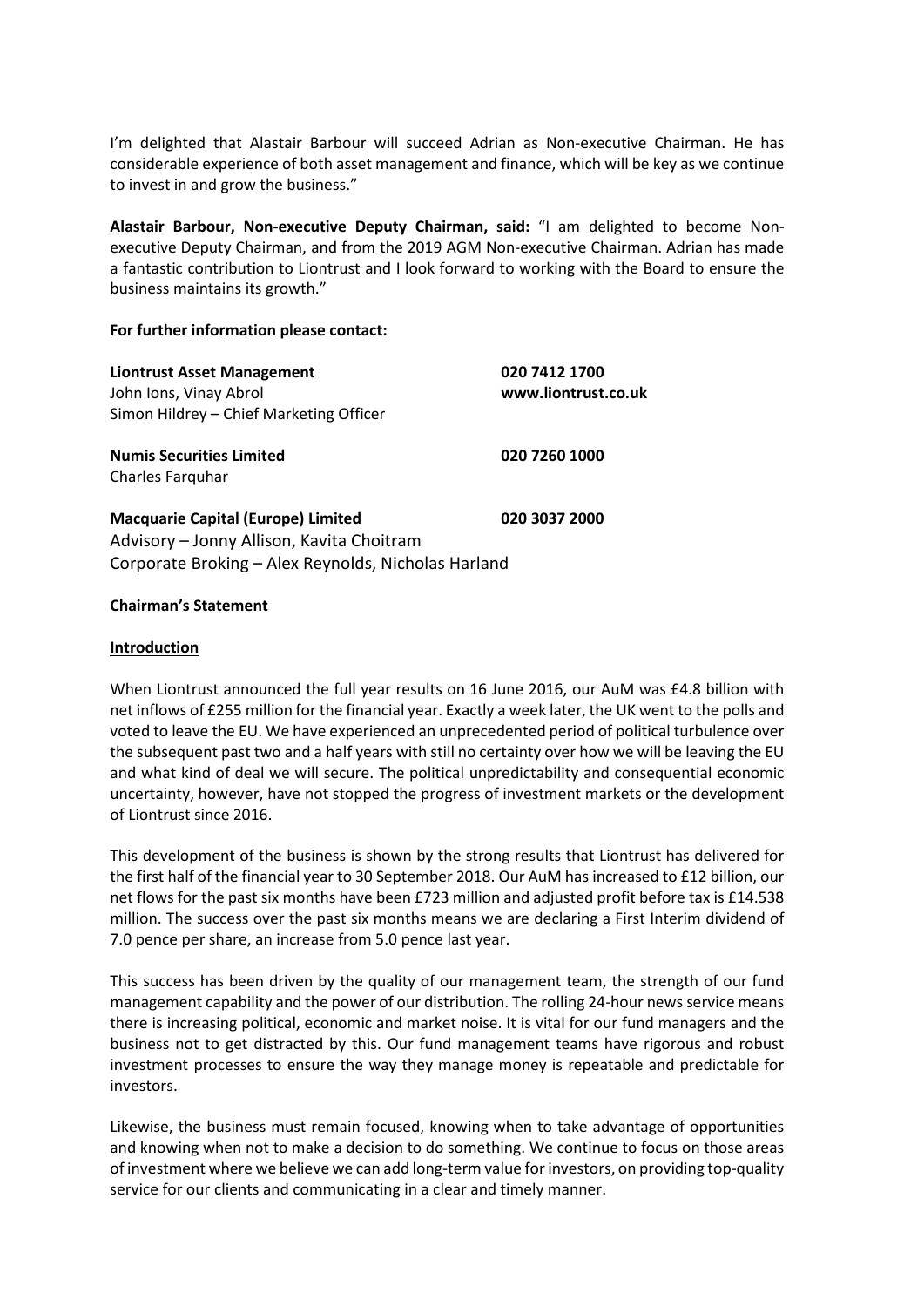I have decided to retire as Non-executive Chairman of Liontrust at the AGM in 2019. By announcing my retirement now, we can ensure a smooth succession. I will be replaced by Alastair Barbour, who will be an excellent Non-executive Chairman.

I am delighted that over the nine years I have been Chairman we have been able to transform and grow the business so successfully. I would like to thank my fellow Non-executive Directors for their dedication and support. John Ions and Vinay Abrol have done a fantastic job in driving the business forward and putting in place such a strong group of people across the Company.

I will be leaving the Company in excellent hands when I retire next year.

### **Results**

Profit before tax is £7.820 million (2017: £3.138 million (restated – see note 10)).

Adjusted profit before tax was £14.538 million (2017: £12.002 million). Adjusted profit before tax is disclosed in order to give shareholders an indication of the profitability of the Group excluding non-cash (depreciation, intangible asset amortisation and share incentivisation related) expenses and non-recurring (professional fees relating to acquisition, cost reduction, restructuring, share incentivisation and severance compensation related) expenses ("Adjustments"), see note 5 below for a reconciliation of adjusted profit (or loss) before tax.

### **Dividend**

In accordance with the Company's dividend policy, and to create more balance between the First and Second Interim dividends, the Board is declaring a First Interim dividend of 7.0 pence per share (2017: 5.0 pence) which will be payable on 4 January 2019 to shareholders who are on the register as at 30 November 2018, the shares going ex-dividend on 29 November 2018.

The Company has a Dividend Reinvestment Plan ("**DRIP**") that allows shareholders to reinvest dividends to purchase additional shares in the Company. For shareholders to apply the proceeds of this and future dividends to the DRIP, application forms must be received by the Company's Registrars by no later than 14 December 2018. Existing participants in the DRIP will automatically have the dividend reinvested. Details on the DRIP can be obtained from Link Asset Services on 0371 664 0381 or at www.signalshares.com. (Calls are charged at the standard geographic rate and will vary by provider. Calls outside the United Kingdom will be charged at the applicable international rate. Lines are open between 09:00 - 17:30, Monday to Friday excluding public holidays in England and Wales).

### **Funds under Management**

On 30 September 2018, our AuM stood at £12.045 billion and were broken down by type and process as follows:-

| <b>Process</b>           | Total | <b>Institutional</b> | <b>UK Retail</b> | <b>Multi-Asset</b> | <b>Offshore Funds</b> |
|--------------------------|-------|----------------------|------------------|--------------------|-----------------------|
|                          | (f.m) | (fm)                 | (fm)             | (f.m)              | (fm)                  |
| <b>Cashflow Solution</b> | 1,008 | 553                  | 334              | ۰                  | 121                   |
| Economic Advantage       | 5,962 | 397                  | 5,467            | -                  | 98                    |
| Macro Thematic           | 261   | 84                   | 165              | -                  | 12                    |
| European Income          | 199   |                      | 199              | -                  |                       |
| Asia                     | 122   |                      | 112              | ٠                  | 10                    |
| Sustainable Investment   | 3.390 | 30                   | 3,203            | -                  | 157                   |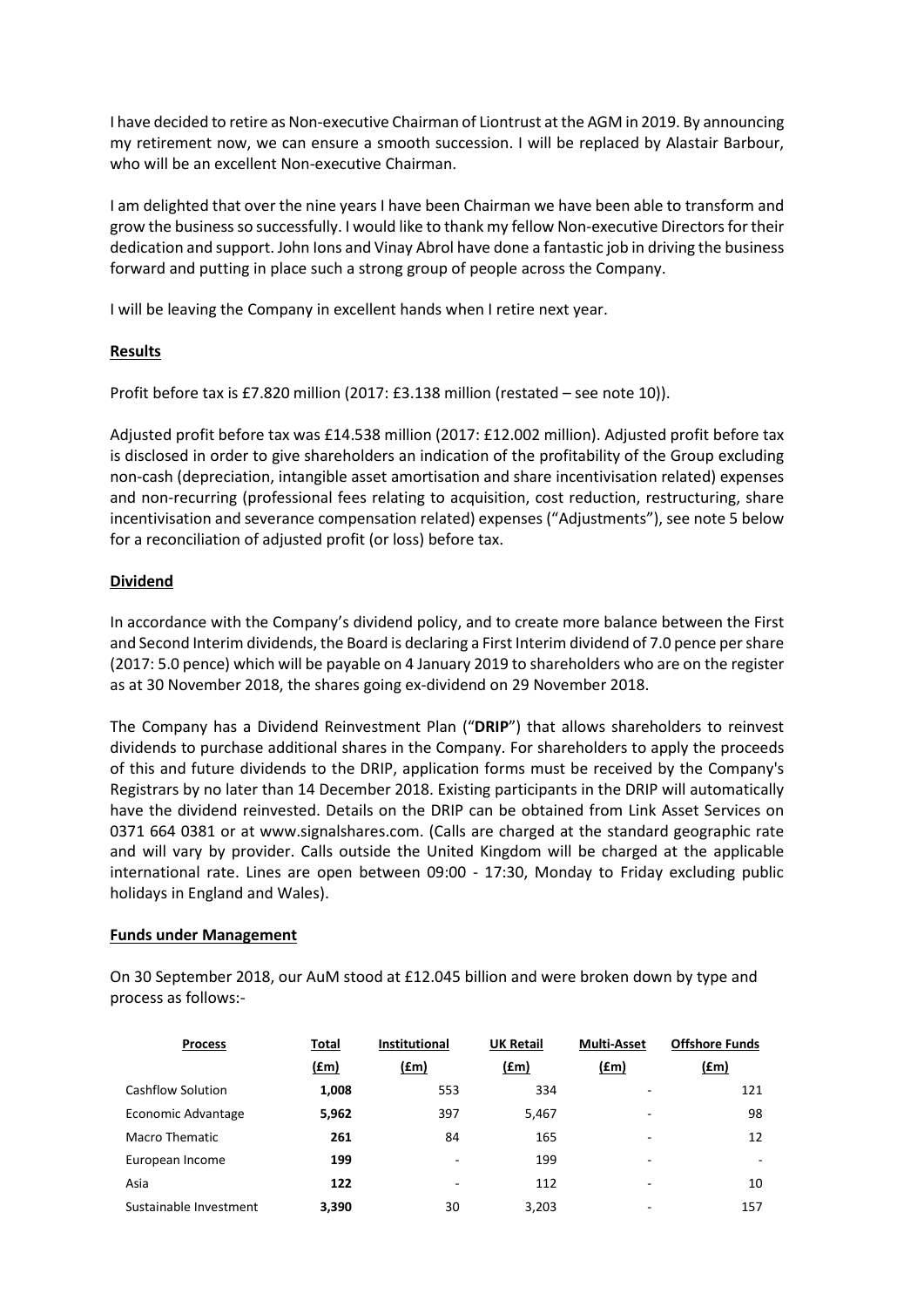| Global Fixed Income | 272    | -     | 126   | ۰   | 146                      |
|---------------------|--------|-------|-------|-----|--------------------------|
| Multi-Asset         | 786    |       | ۰     | 786 | $\sim$                   |
| Indexed             | 45     | -     | 45    | -   | $\overline{\phantom{a}}$ |
| Total               | 12,045 | 1,064 | 9,651 | 786 | 544                      |

On 19 November 2018, our AuM was £11.507 billion.

### **Funds Flows**

The net inflows over the six months to 30 September 2018 are £723 million (2017: £178 million). A reconciliation of fund flows and AuM over the half year is as follows:-

|                                   | Total<br><u>£m</u> | <b>Institutional</b><br><u>£m</u> | <b>UK Retail</b><br>$fm$ | Multi-<br>Asset<br><u>£m</u> | <b>Offshore Funds</b><br><u>£m</u> |
|-----------------------------------|--------------------|-----------------------------------|--------------------------|------------------------------|------------------------------------|
| Opening AuM - 1 April 2018        | 10,475             | 1,144                             | 8,201                    | 700                          | 430                                |
| Net flows                         | 723                | (134)                             | 707                      | 61                           | 89                                 |
| Market and Investment performance | 847                | 54                                | 743                      | 25                           | 25                                 |
| Closing AuM - 30 September 2018   | 12,045             | 1,064                             | 9,651                    | 786                          | 544                                |

## **Fund Performance (Quartile ranking)**

|                                                     | <b>Quartile ranking</b><br>$-$ Since<br><b>Launch/Manager</b><br><b>Appointed</b> | Quartile<br>ranking -<br>5 year | Quartile<br>ranking - 3<br>year | Quartile<br>ranking -<br>1 year | Launch<br><b>Date/Manager</b><br><b>Appointed</b> |
|-----------------------------------------------------|-----------------------------------------------------------------------------------|---------------------------------|---------------------------------|---------------------------------|---------------------------------------------------|
| Liontrust UK Growth Fund                            | $\mathbf{1}$                                                                      | $\mathbf{1}$                    | $\mathbf{1}$                    | $\mathbf{1}$                    | 25/03/2009                                        |
| Liontrust Special Situations Fund                   | $\mathbf{1}$                                                                      | $\mathbf{1}$                    | $\mathbf{1}$                    | $\mathbf{1}$                    | 10/11/2005                                        |
| Liontrust UK Smaller Companies Fund                 | $\mathbf{1}$                                                                      | $\mathbf{1}$                    | 1                               | $\mathbf{1}$                    | 08/01/1998                                        |
| Liontrust UK Micro Cap Fund                         | $\mathbf{1}$                                                                      |                                 |                                 | $\mathbf{1}$                    | 09/03/2016                                        |
| Liontrust Macro Equity Income Fund                  | 1                                                                                 | 3                               | 4                               | $\overline{4}$                  | 31/10/2003                                        |
| Liontrust Macro UK Growth Fund                      | 2                                                                                 | 4                               | 4                               | 4                               | 01/08/2002                                        |
| Liontrust European Growth Fund                      | $\mathbf{1}$                                                                      | $\mathbf{1}$                    | $\mathbf{1}$                    | $\mathbf{1}$                    | 15/11/2006                                        |
| Liontrust Asia Income Fund                          | $\overline{2}$                                                                    | 3                               | 3                               | 4                               | 05/03/2012                                        |
| Liontrust European Income Fund                      | 4                                                                                 | 4                               | 4                               | 4                               | 15/12/2005                                        |
| Liontrust European Enhanced Income<br>Fund (Hedged) | 4                                                                                 | 4                               | 4                               | 4                               | 30/04/2010                                        |
| Liontrust Global Income Fund                        | 4                                                                                 | 4                               | 3                               | 3                               | 03/07/2013                                        |
| Liontrust Monthly Income Bond Fund                  | $\mathbf{1}$                                                                      | $\mathbf{1}$                    | $\mathbf{1}$                    | $\mathbf{1}$                    | 12/07/2010                                        |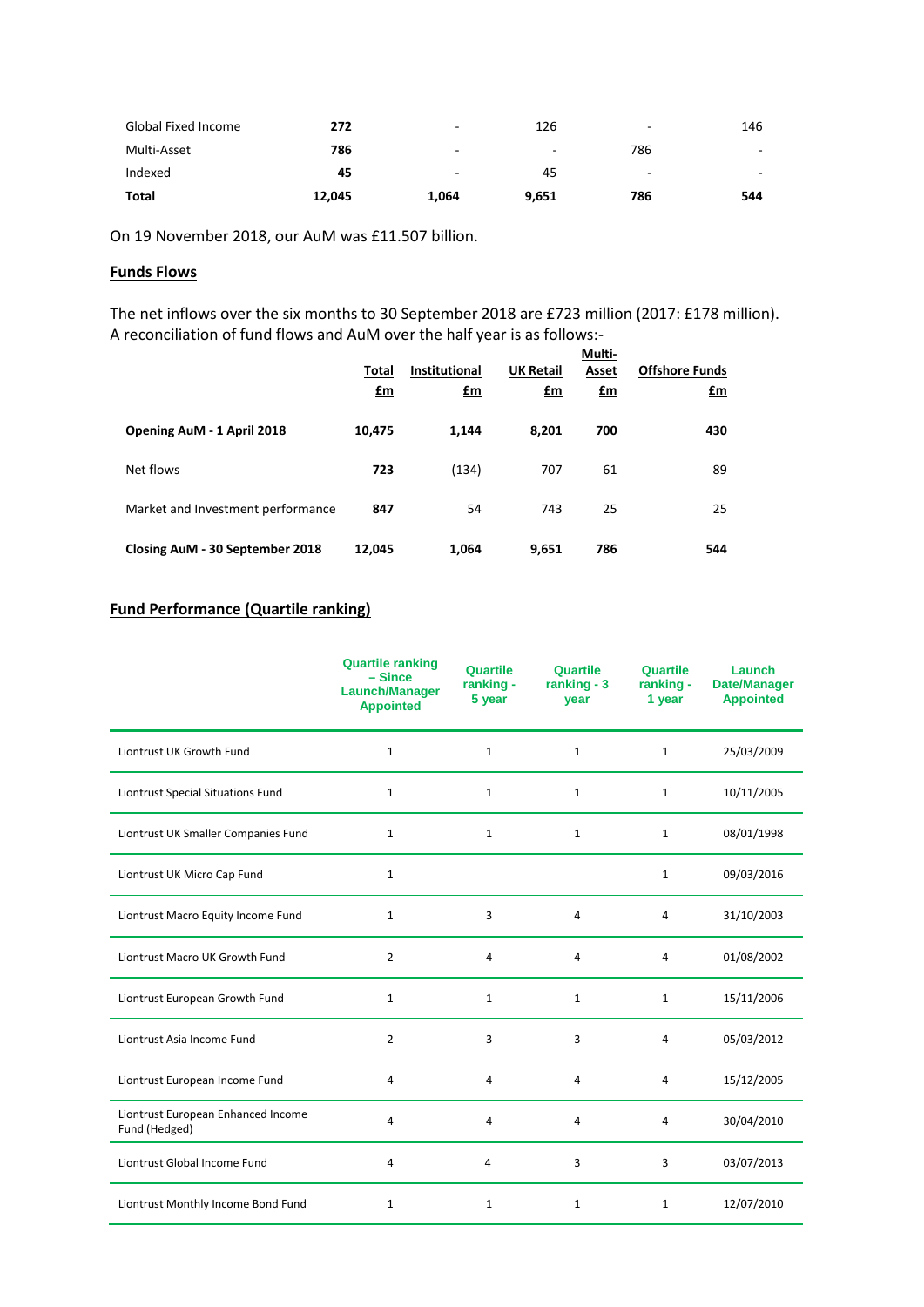| Liontrust SF Absolute Growth Fund   | 3              | $\mathbf{1}$   | 1              | $\mathbf{1}$   | 19/02/2001 |
|-------------------------------------|----------------|----------------|----------------|----------------|------------|
| Liontrust SF Corporate Bond Fund    | $\mathbf{1}$   | $\mathbf{1}$   | $\mathbf{1}$   | $\overline{2}$ | 20/08/2012 |
| Liontrust SF Cautious Managed Fund  | 1              |                | $\overline{2}$ | $\mathbf 1$    | 23/07/2014 |
| Liontrust SF Defensive Managed Fund | $\mathbf{1}$   |                | $\mathbf{1}$   | $\mathbf 1$    | 23/07/2014 |
| Liontrust SF European Growth Fund   | $\overline{2}$ | 2              | 3              | 4              | 19/02/2001 |
| Liontrust SF Global Growth Fund     | 4              | $\overline{2}$ | $\mathbf{1}$   | $\mathbf 1$    | 19/02/2001 |
| Liontrust SF Managed Fund           | 2              | $\mathbf{1}$   | $\mathbf{1}$   | 1              | 19/02/2001 |
| Liontrust UK Ethical Fund           | 2              | $\mathbf{1}$   | $\mathbf{1}$   | 1              | 01/12/2000 |
| Liontrust SF UK Growth Fund         | $\overline{2}$ | $\mathbf{1}$   | 1              | 1              | 19/02/2001 |

Source: Financial Express, total return (income reinvested and net of fees), to 30 September 2018 unless otherwise stated, based on primary share classes. The above funds are all UK authorised unit trusts or UK authorised ICVCs (primary share class). Liontrust FTSE 100 Tracker Fund (index fund) not included. Past performance is not a guide to the future; the value of investments and the income from them can fall as well as rise. Investors may not get back the amount originally subscribed. Quartile rankings correct as at 2 October 2018.

### **Outlook**

We have successfully integrated the Global Fixed Income team into the business, having raised £272 million by 30 September, since they joined at the start of 2018 and have seen increasing demand for and flows into our Sustainable Investment team's funds. Over the past 18 months, these two teams have added to the excellent fund management capability we already had and have further diversified our offering.

With our enhanced distribution and broader client base in the UK and internationally, along with our investment across the business, I am confident Liontrust will continue to grow.

### Adrian Collins **Non-executive Chairman**

# **Consolidated Statement of Comprehensive Income Six months ended 30 September 2018**

|                                             |              | Six         | Six         | Year      |
|---------------------------------------------|--------------|-------------|-------------|-----------|
|                                             |              | months to   | months to   | ended     |
|                                             |              | 30-Sep-18   | 30-Sep-17   | 31-Mar-18 |
|                                             |              | (unaudited) | (unaudited) | (audited) |
|                                             |              |             | (restated)  |           |
|                                             | <b>Notes</b> | £'000       | £'000       | £'000     |
|                                             |              |             |             |           |
|                                             |              |             |             |           |
|                                             |              |             |             |           |
| Revenue                                     | 4            | 46,326      | 34,572      | 76,861    |
| Cost of sales                               | 4            | (5, 150)    | (25)        | (50)      |
| <b>Gross profit</b>                         |              | 41,176      | 34,547      | 76,811    |
|                                             |              |             |             |           |
| Realised profit on sale of financial assets |              | 1           | 2           | 3         |
| Unrealised profit on financial assets       |              |             |             | (142)     |
|                                             |              |             |             |           |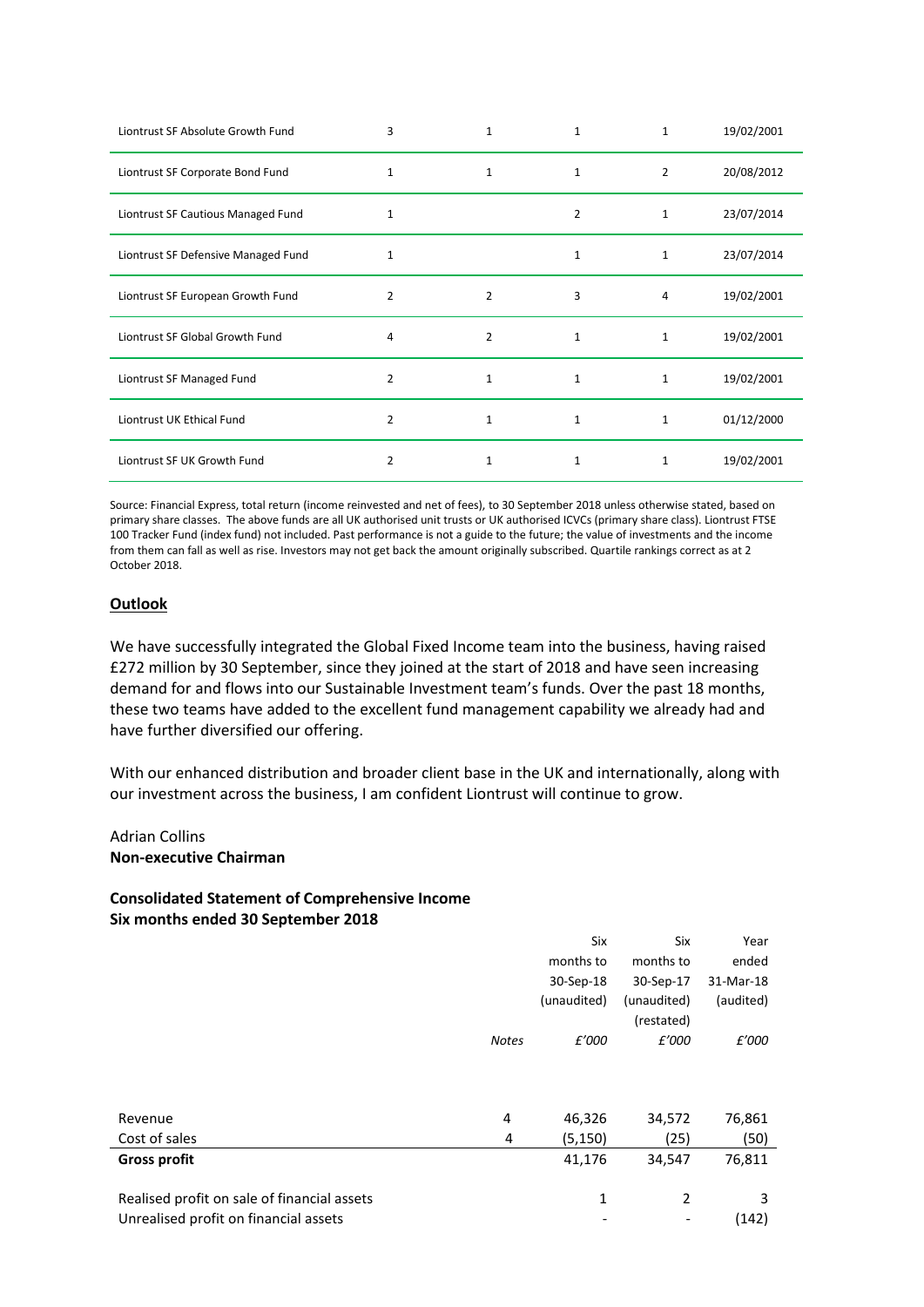| Contingent consideration on ATI acquisition<br>Administration expenses |              | 10<br>5     | (44)<br>(33, 316)   | (456)<br>(30, 957) | (912)<br>(63, 450) |
|------------------------------------------------------------------------|--------------|-------------|---------------------|--------------------|--------------------|
| <b>Operating profit</b>                                                |              |             | 7,817               | 3,136              | 12,310             |
|                                                                        |              |             |                     |                    |                    |
| Interest receivable                                                    |              |             | 3                   | 2                  | 3                  |
| Profit before tax                                                      |              |             | 7,820               | 3,138              | 12,313             |
| Taxation                                                               |              | 7           | (1,892)             | (954)              | (3,590)            |
| Profit for the period                                                  |              |             | 5,928               | 2,184              | 8,723              |
|                                                                        |              |             |                     |                    |                    |
| Other comprehensive income                                             |              |             |                     |                    | 33                 |
| <b>Total comprehensive income</b>                                      |              |             | 5,928               | 2,184              | 8,756              |
|                                                                        |              |             |                     |                    |                    |
| Basic earnings per share                                               |              | 8           | Pence<br>11.81      | Pence<br>4.44      | Pence<br>17.76     |
| Diluted earnings per share                                             |              | 8           | 11.39               | 4.31               | 16.78              |
|                                                                        |              |             |                     |                    |                    |
| <b>Consolidated Balance Sheet</b>                                      |              |             |                     |                    |                    |
| As at 30 September 2018                                                |              |             |                     |                    |                    |
|                                                                        |              | 30-Sep-18   | 30-Sep-17           |                    | 31-Mar-18          |
|                                                                        |              | (unaudited) | (unaudited)         |                    | (audited)          |
|                                                                        | <b>Notes</b> | £'000       | (restated)<br>£'000 |                    | £'000              |
| <b>Assets</b>                                                          |              |             |                     |                    |                    |
| Non current assets                                                     |              |             |                     |                    |                    |
| Intangible assets                                                      | 9            | 12,514      | 14,530              |                    | 13,521             |
| Goodwill                                                               | 10           | 11,872      | 11,872              |                    | 11,872             |
| Property, plant and equipment                                          |              | 615         |                     | 263                | 207                |
| Deferred tax assets                                                    |              |             |                     |                    |                    |
| <b>Total non current assets</b>                                        |              | 25,001      | 26,665              |                    | 25,600             |
| <b>Current assets</b>                                                  |              |             |                     |                    |                    |
| Trade and other receivables                                            |              | 139,766     | 48,564              |                    | 79,080             |
| <b>Financial assets</b>                                                | 11           | 3,411       | 1,545               |                    | 2,076              |
| Cash and cash equivalents                                              |              | 21,881      | 22,619              |                    | 30,775             |
| <b>Total current assets</b>                                            |              | 165,058     | 72,728              |                    | 111,931            |
|                                                                        |              |             |                     |                    |                    |
| <b>Liabilities</b><br><b>Non current liabilities</b>                   |              |             |                     |                    |                    |
| <b>DVBAP liability</b>                                                 |              | (398)       | (788)               |                    | (918)              |
| Deferred tax liabilities                                               |              | (804)       | (998)               |                    | (838)              |
| ATI acquisition related contingent                                     |              |             |                     |                    |                    |
| consideration                                                          | 10           | (2,956)     | (2, 456)            |                    | (2, 912)           |
| <b>Total non current liabilities</b>                                   |              | (4, 158)    | (4, 242)            |                    | (4,668)            |
|                                                                        |              |             |                     |                    |                    |
| <b>Current liabilities</b>                                             |              |             |                     |                    |                    |
| Trade and other payables                                               |              | (138,600)   | (51, 831)           |                    | (83, 104)          |
| Corporation tax payable                                                |              |             |                     | (58)               | (1, 403)           |
| <b>Total current liabilities</b>                                       |              | (138, 600)  | (51, 889)           |                    | (84, 507)          |
| <b>Net current assets</b>                                              |              | 26,458      | 20,839              |                    | 27,424             |
|                                                                        |              |             |                     |                    |                    |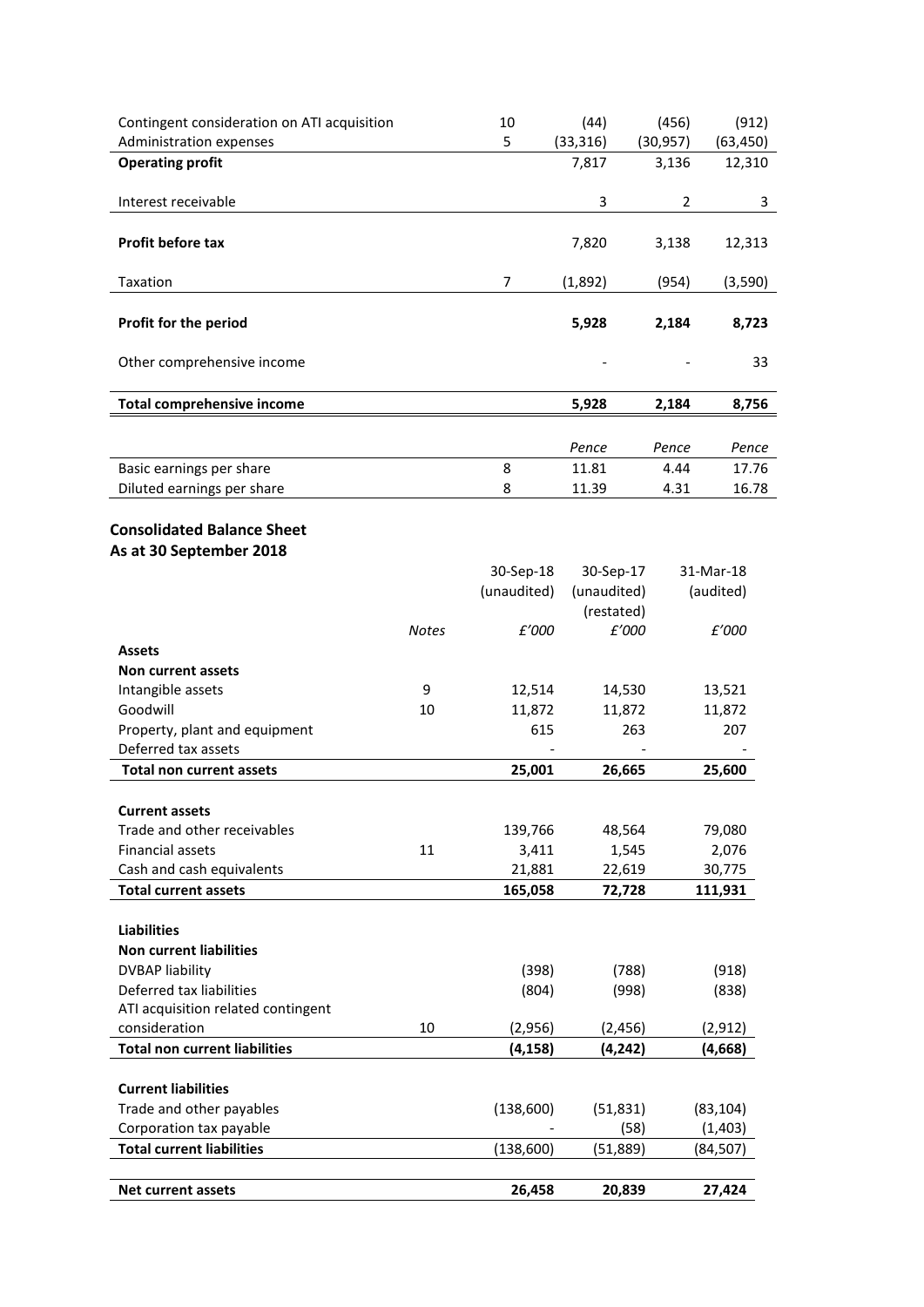| <b>Net assets</b>          | 47,301  | 43,262  | 48,356  |
|----------------------------|---------|---------|---------|
|                            |         |         |         |
| Shareholders' equity       |         |         |         |
| Ordinary shares            | 505     | 495     | 495     |
| Share premium              | 19,745  | 15,796  | 15,796  |
| Deferred consideration     |         | 3,959   | 3,959   |
| Capital redemption reserve | 19      | 19      | 19      |
| Retained earnings          | 30,924  | 26,677  | 31,853  |
| Own shares held            | (3,892) | (3,684) | (3,766) |
|                            |         |         |         |
| <b>Total equity</b>        | 47,301  | 43,262  | 48,356  |

### **Consolidated Cash Flow Statement Six months ended 30 September 2018**

|                                                       | Six         | Six            | Year      |
|-------------------------------------------------------|-------------|----------------|-----------|
|                                                       | months to   | months to      | ended     |
|                                                       | 30-Sep-18   | 30-Sep-17      | 31-Mar-18 |
|                                                       | (unaudited) | (unaudited)    | (audited) |
|                                                       | £'000       | £'000          | £'000     |
|                                                       |             |                |           |
| Cash flows from operating activities                  |             |                |           |
| Cash inflow from operations                           | 44,222      | 48,944         | 88,032    |
| Cash outflow from operations                          | (36, 816)   | (38, 835)      | (60, 783) |
| Cash (outflow)/inflow from changes in unit trust      |             |                |           |
| receivables and payables                              | (3, 155)    | 4,233          | 92        |
| Net cash from operations                              | 4,251       | 14,342         | 27,341    |
|                                                       |             |                |           |
| Interest received                                     | 3           | $\overline{2}$ | 3         |
| Tax paid                                              | (3,409)     | (1, 403)       | (2,774)   |
| Net cash from operating activities                    | 845         | 12,941         | 24,570    |
|                                                       |             |                |           |
| Cash flows from investing activities                  |             |                |           |
| Purchase of property, plant and equipment             | (490)       | (146)          | (159)     |
| Acquisition of Alliance Trust Investments net of cash |             | (929)          | (929)     |
|                                                       |             |                |           |
| Purchase of DBVAP Financial Asset                     | (1,629)     |                | (920)     |
| Sale of Financial Assets                              | 752         |                |           |
| Purchase of seeding investments                       | (323)       |                |           |
| Sale of seeding investments                           | 106         | 54             | 54        |
| Net cash used in investing activities                 | (1, 584)    | (1,021)        | (1,954)   |
|                                                       |             |                |           |
| Cash flows from financing activities                  |             |                |           |
| Purchase of own shares                                | (126)       | (848)          | (930)     |
| Dividends paid                                        | (8,029)     | (5,409)        | (7, 867)  |
| Net cash used in financing activities                 | (8, 155)    | (6, 257)       | (8, 797)  |
|                                                       |             |                |           |
| Net (decrease)/increase in cash and cash equivalents  | (8,894)     | 5,663          | 13,819    |
| Opening cash and cash equivalents*                    | 30,775      | 16,956         | 16,956    |
| <b>Closing cash and cash equivalents</b>              | 21,881      | 22,619         | 30,775    |

\* Cash and cash equivalents consists only of cash balances.

**Consolidated Statement of Change in Equity Six months ended 30 September 2018**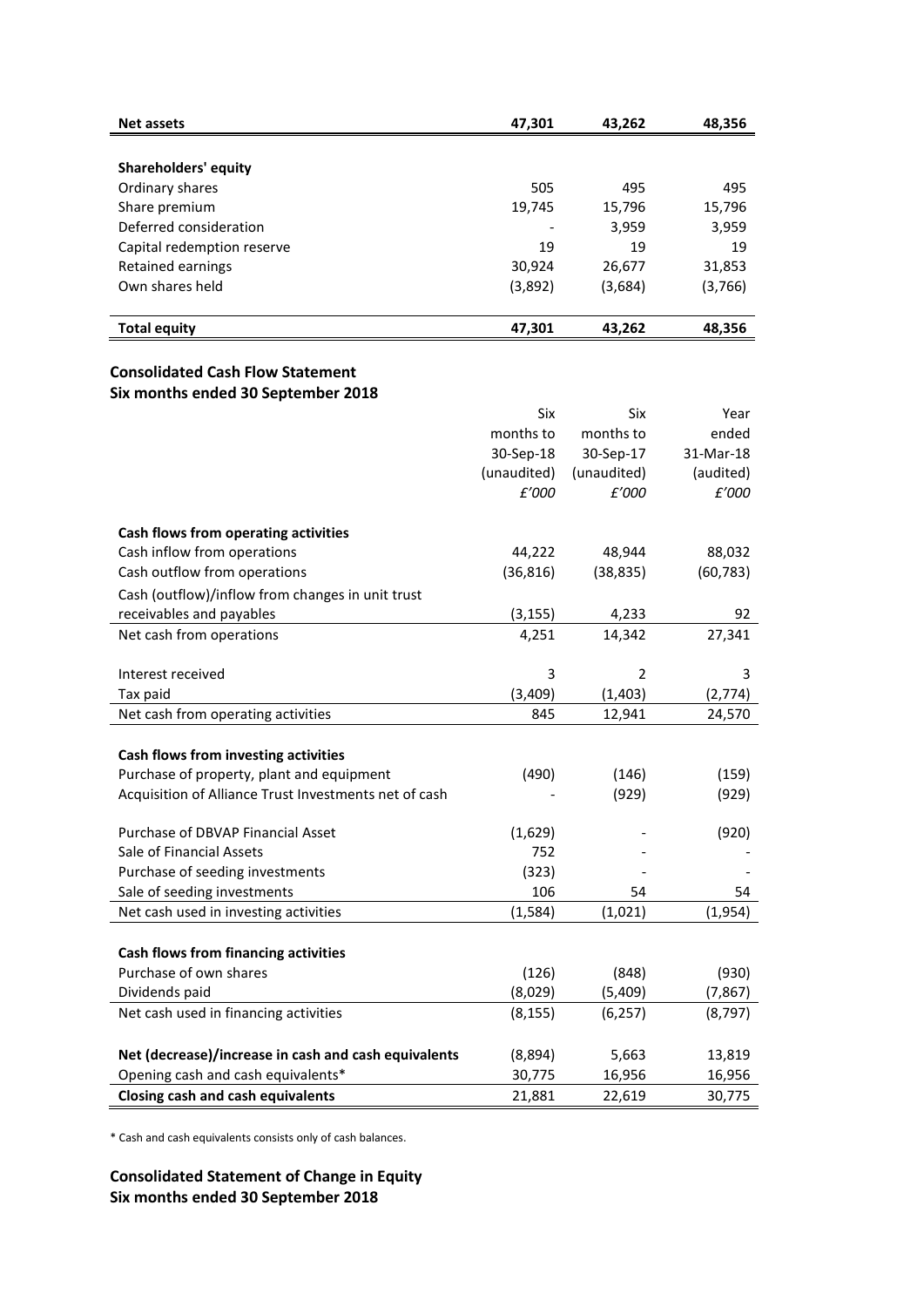|                                                   | <b>Share</b> | <b>Share</b> | <b>Deferred</b>          | Capital                  | Retained | Own shares               | <b>Total</b> |
|---------------------------------------------------|--------------|--------------|--------------------------|--------------------------|----------|--------------------------|--------------|
|                                                   | capital      | premium      | consideration            | redemption               | earnings | held                     | Equity       |
|                                                   | £ '000       | £ '000       | £ '000                   | £ '000                   | £ '000   | £ '000                   | £ '000       |
| <b>Balance at 1 April 2018</b><br>brought forward | 495          | 15,796       | 3,959                    | 19                       | 31,853   | (3,766)                  | 48,356       |
| Profit for the period                             |              |              |                          | $\overline{\phantom{a}}$ | 5,928    |                          | 5,928        |
|                                                   |              |              |                          |                          |          |                          |              |
| Total comprehensive income                        |              |              |                          |                          |          |                          |              |
| for the period                                    |              |              |                          |                          | 5,928    |                          | 5,928        |
| Dividends paid                                    |              |              | $\overline{\phantom{a}}$ | $\overline{\phantom{a}}$ | (8,029)  | $\overline{\phantom{a}}$ | (8,029)      |
| Shares issued                                     | 10           | 3,949        | (3,959)                  |                          |          |                          |              |
| Purchase of own shares                            |              |              |                          |                          |          | (126)                    | (126)        |
| Equity share options issued                       |              |              |                          | $\overline{\phantom{0}}$ | 1,172    |                          | 1,172        |
| <b>Balance at 30 September</b>                    |              |              |                          |                          |          |                          |              |
| 2018                                              | 505          | 19,745       |                          | 19                       | 30,924   | (3,892)                  | 47,301       |

### **Consolidated Statement of Change in Equity Six months ended 30 September 2017 (restated)**

|                                             | <b>Share</b>             | <b>Share</b>             | Deferred                 | Capital                  | Retained                 | Own shares               | <b>Total</b> |
|---------------------------------------------|--------------------------|--------------------------|--------------------------|--------------------------|--------------------------|--------------------------|--------------|
|                                             | capital                  | premium                  | consideration            | redemption               | earnings                 | held                     | Equity       |
|                                             | £ '000                   | £ '000                   | £ '000                   | £ '000                   | £ '000                   | £ '000                   | £ '000       |
| Balance at 1 April 2017 brought             |                          |                          |                          |                          |                          |                          |              |
| forward                                     | 454                      |                          |                          | 19                       | 28,936                   | (2,859)                  | 26,550       |
| Profit for the period                       | $\overline{\phantom{a}}$ |                          |                          | $\overline{\phantom{a}}$ | 2,184                    | $\overline{\phantom{a}}$ | 2,184        |
| Total comprehensive income for the          |                          |                          |                          |                          |                          |                          |              |
| period                                      |                          |                          |                          | $\overline{\phantom{a}}$ | 2,184                    |                          | 2,184        |
| Dividends paid                              |                          | $\overline{\phantom{a}}$ | $\overline{\phantom{a}}$ | $\overline{\phantom{a}}$ | (5,409)                  | $\overline{\phantom{a}}$ | (5,409)      |
| Shares issued                               | 41                       | 15,796                   |                          |                          |                          | $\overline{\phantom{a}}$ | 15,837       |
| Deferred consideration - ATI<br>acquisition |                          | $\overline{\phantom{a}}$ | 3,959                    |                          |                          | $\overline{\phantom{a}}$ | 3,959        |
|                                             |                          |                          |                          |                          |                          |                          |              |
| Purchase of own shares                      |                          |                          |                          |                          | $\overline{\phantom{m}}$ | (825)                    | (825)        |
| Equity share options issued                 |                          |                          |                          | $\qquad \qquad -$        | 966                      |                          | 966          |
| <b>Balance at 30 September 2017</b>         | 495                      | 15,796                   | 3,959                    | 19                       | 26,677                   | (3,684)                  | 43,262       |

# **Consolidated Statement of Change in Equity**

# **Year ended 31 March 2018**

|                    |                  |                           |                       |                      | Own            |                 |
|--------------------|------------------|---------------------------|-----------------------|----------------------|----------------|-----------------|
| Ordinary<br>shares | Share<br>Premium | Deferred<br>consideration | Capital<br>redemption | Retained<br>earnings | shares<br>held | Total<br>Eauitv |
| £ '000             | f '000           | £ '000                    | £ '000                | £ '000               | £ '000         | £ '000          |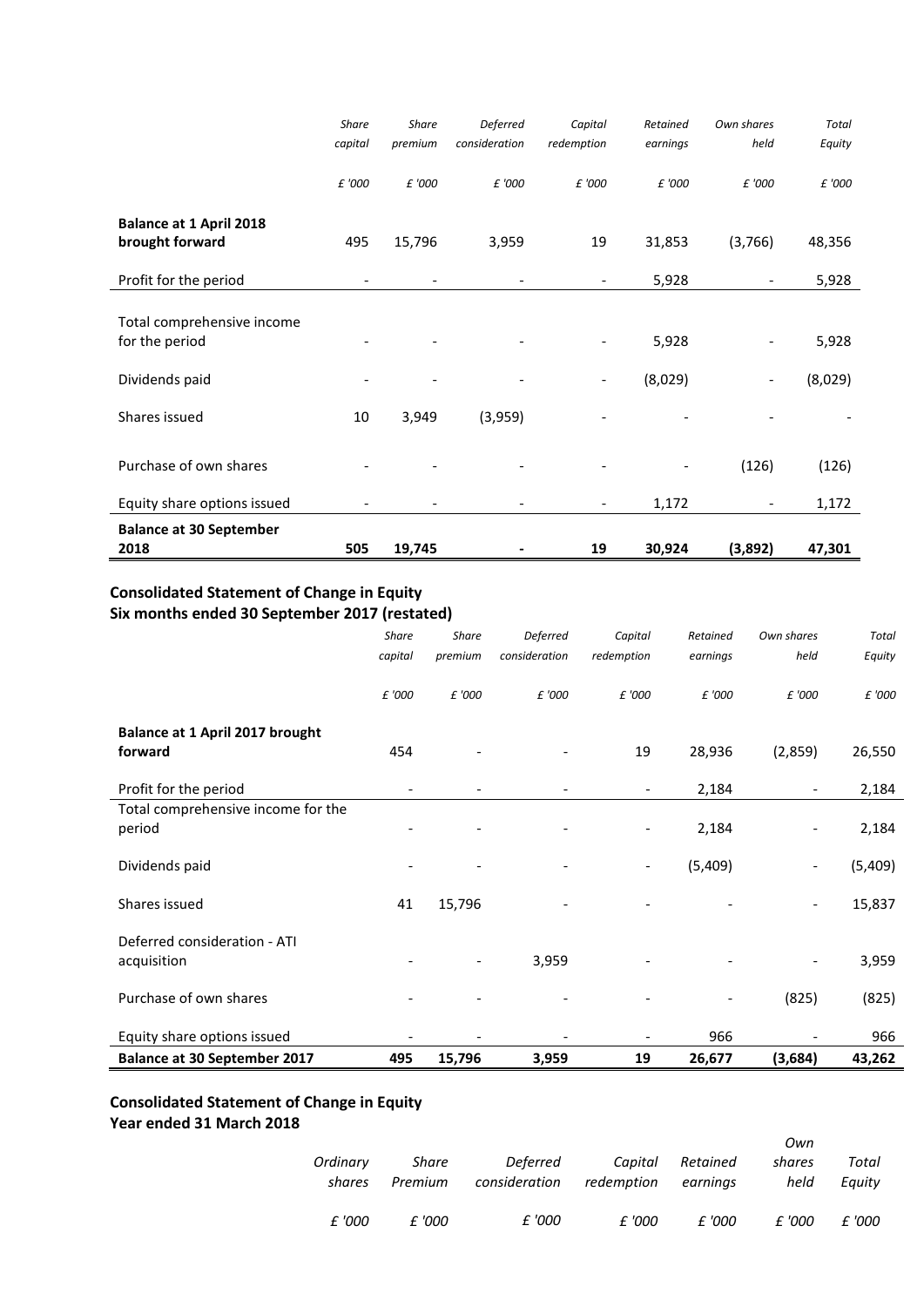| Balance at 31 March 2018                          | 495 | 15,796 | 3,959 | 19                       | 31,853   | (3,766)                  | 48,356   |
|---------------------------------------------------|-----|--------|-------|--------------------------|----------|--------------------------|----------|
| Equity share options<br>issued                    |     |        |       | $\overline{\phantom{a}}$ | 2,086    |                          | 2,086    |
| EBT share option<br>settlement                    |     |        |       |                          | (58)     | 58                       |          |
| Deferred consideration ATI                        |     |        | 3,959 |                          |          |                          | 3,959    |
| Purchase of own shares                            |     |        |       |                          |          | (965)                    | (965)    |
| Shares issued                                     | 41  | 15,796 |       |                          |          | $\overline{\phantom{a}}$ | 15,837   |
| Dividends paid                                    |     |        |       |                          | (7, 867) | $\overline{\phantom{a}}$ | (7, 867) |
| Total comprehensive<br>income for the year        |     |        |       |                          | 8,756    | $\qquad \qquad -$        | 8,756    |
| Other comprehensive<br>income                     |     |        |       |                          | 33       | $\overline{\phantom{a}}$ | 33       |
| Profit for the year                               |     |        |       | $\overline{\phantom{a}}$ | 8,723    |                          | 8,723    |
| <b>Balance at 1 April 2017</b><br>brought forward | 454 |        |       | 19                       | 28,936   | (2,859)                  | 26,550   |

### **Notes to the Financial Statements**

### **1. Principal accounting policies**

This Half Yearly Report is unaudited and does not constitute statutory accounts within the meaning of s434 of the Companies Act 2006. The financial information for the half years ended 30 September 2018 and 2017 has not been audited or reviewed by the auditors pursuant to the Auditing Practices Board guidance on Review of Interim Financial Information. The statutory accounts for the year ended 31 March 2018, which were prepared in accordance with International Financial Reporting Standards, comprising standards and interpretations approved by either the International Accounting Standards Board or the International Financial Reporting Interpretations Committee or their predecessors, as adopted by the European Union ("**IFRS**"), and with those parts of the Companies Act 2006 applicable to companies reporting under IFRS, have been delivered to the Registrar of Companies. The auditors' opinion on these accounts was unqualified and did not contain a statement made under s498 of the Companies Act 2006.

The financial statements have been prepared in accordance with the Disclosure Guidance and Transparency Sourcebook and with IAS 34 'Interim Financial Reporting'.

The accounting policies applied in this Half Yearly Report are consistent with those applied in the Group's most recent annual accounts other than the implementation of IFRS9 and IFRS15 as noted in the 2018 annual report and accounts.

Forthcoming accounting standards applicable to the Group:

IFRS 16 'Leases' will become applicable from 1 January 2019. The expected impact of these standards is being assessed and further quantitative information will be included within the Group's 2019 Annual Report and Accounts.

### **2. Alternative Performance Measures**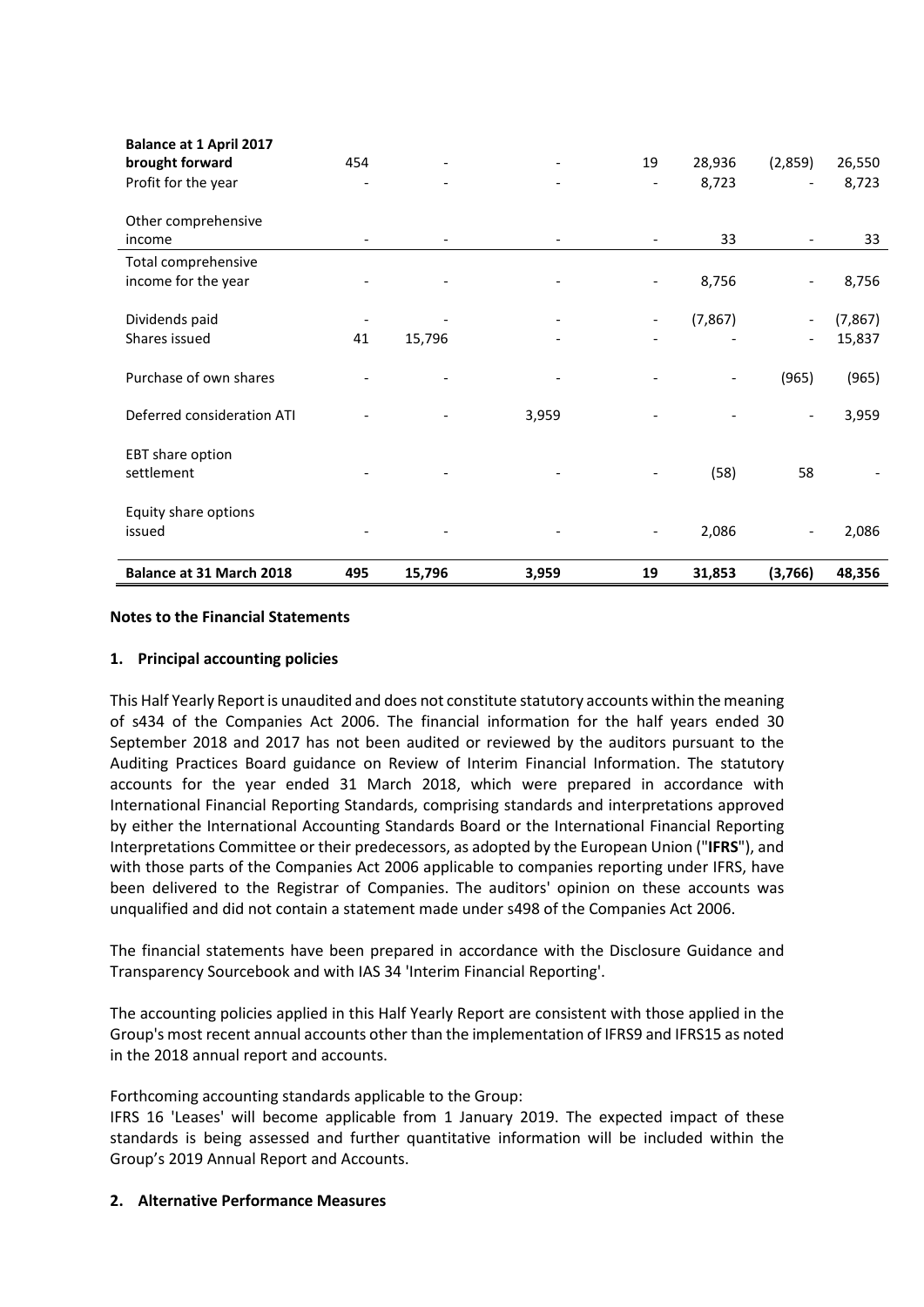The Group assess its performance using a variety of measures that are not defined under IFRS and are therefore termed alternative performance measures ("**APM's**"). The APMs that we use may not be directly comparable with similarly named measures used by other companies.

The Group uses the APM's to present its financial performance, in a manner which is aligned with the requirements of our stakeholders. By presenting these APM's it enables comparison with our peers who may use different accounting policies.

The Group uses the following APM's:

| <b>Alternative Performance Measure</b> | Definition                                                                                                             | <b>Reconciliation</b> |
|----------------------------------------|------------------------------------------------------------------------------------------------------------------------|-----------------------|
| Adjusted profit before tax             | Profit before tax, before<br>depreciation, amortisation, non-<br>recurring items* and share<br>incentivisation schemes | Note 6                |

Adjusted profit before tax is used to present a measure of profitability which excludes the effects of non-recurring and non-cash items and capital investment (depreciation and amortisation), enabling comparison with our peers and to provide a consistent measure of the businesses performance.

| Adjusted operating profit           | Adjusted profit before tax, before<br>interest.                                                                               | Note 6 |
|-------------------------------------|-------------------------------------------------------------------------------------------------------------------------------|--------|
| Adjusted basic earnings per share   | Adjusted profit before tax divided by<br>the weighted average number of<br>shares in issue for the period                     | n/a    |
| Adjusted diluted earnings per share | Adjusted profit before tax divided by<br>weighted<br>diluted<br>the<br>average<br>number of shares in issue for the<br>period | n/a    |

\* Non-recurring items include cost reduction expenses, restructuring costs, acquisition related costs, integration costs, severance compensation and non-recurring legal expenses.

### **3. Segmental reporting**

The Group's operates only in one business segment - Investment management.

The Group offers different fund products through different distribution channels. All financial, business and strategic decisions are made centrally by the Board, which determines the key performance indicators of the Group. The Group reviews financial information presented at a Group level. The Board, is therefore, the chief operating decision-maker for the Group. The information used to allocate resources and assess performance is reviewed for the Group as a whole. On this basis, the Group considers itself to be a single-segment investment management business.

### **4. Revenue**

|                           | Six         | Six         | Year      |
|---------------------------|-------------|-------------|-----------|
|                           | months to   | months to   | ended     |
|                           | 30-Sep-18   | 30-Sep-17   | 31-Mar-18 |
|                           | (unaudited) | (unaudited) | (audited) |
|                           | £'000       | £'000       | £'000     |
| Revenue                   |             |             |           |
| - Revenue <sup>*</sup>    | 46,326      | 34,514      | 72,411    |
| - Performance fee revenue |             | 58          | 4,450     |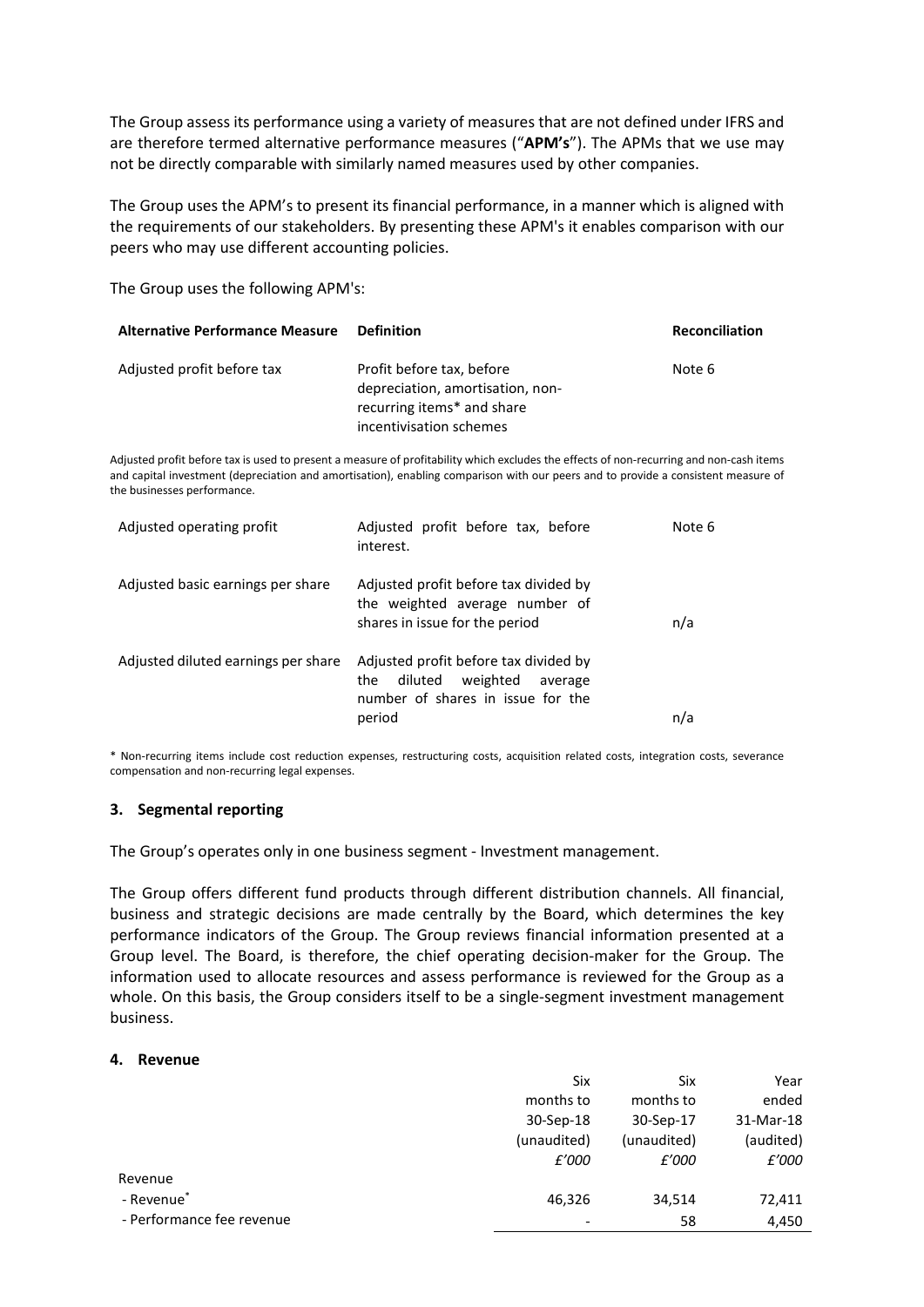| <b>Total Revenue</b> | 46.326 | 34,572 | 76,861 |
|----------------------|--------|--------|--------|
|----------------------|--------|--------|--------|

Revenue from earnings includes:

- 1. Investment management on unit trusts, open-ended investment companies sub-funds, portfolios and segregated accounts, net of rebates and commissions paid;
- 2. Performance fees on unit trusts, open-ended investment companies sub-funds, portfolios and segregated accounts;
- 3. Fixed administration fees on unit trusts and open-ended investment companies sub-funds;
- 4. Net value of sales and repurchases of units in unit trusts and shares in open-ended investment companies (net of discounts);
- 5. Net value of liquidations and creations of units in unit trusts and shares in open-ended investment companies sub-funds;
- 6. Box profits on unit trusts; and
- 7. Foreign currency gains and losses.

The cost of sales includes:

- 1. Operating expenses (including but not limited to keeping a record of investor holdings, paying income, sending annual and interim reports, valuing fund assets and calculating prices, maintaining fund accounting records, depositary and trustee oversight and auditors;
- 2. Sales commission paid or payable; and
- 3. External investment advisory fees paid or payable.

\*Following the implementation of IFRS 15 on 1 April 2018 Management Fees are now shown gross, with rebates and commissions disclosed in Cost of Sales.

### **5. Administration expenses**

|                                                | Six         | Six         | Year         |
|------------------------------------------------|-------------|-------------|--------------|
|                                                | months to   | months to   | ended        |
|                                                | 30-Sep-18   | 30-Sep-17   | 31-Mar-18    |
|                                                | (unaudited) | (unaudited) | (audited)    |
|                                                | £'000       | £'000       | <i>£'000</i> |
| <b>Employee related expenses</b>               |             |             |              |
| Director and employee costs                    | 5,001       | 3,905       | 9,721        |
| Pension costs                                  | 277         | 318         | 585          |
| Share incentivisation expense                  | 1,003       | 1,677       | 2,929        |
| DBVAP expense <sup>1</sup>                     | 3,309       | 505         | 805          |
| Severance compensation                         | 15          | 1,469       | 430          |
|                                                | 9,605       | 7,874       | 14,470       |
| Non employee related expenses                  |             |             |              |
| Members' drawings charged as an expense        | 13,653      | 11,127      | 25,357       |
| Members' share incentivisation expense         | 436         | 999         | 1,296        |
| Member severance compensation                  |             | 338         | 339          |
| Professional services <sup>2</sup>             | 821         | 2,017       | 5,840        |
| Depreciation and Intangible asset amortisation | 1,090       | 1,403       | 2,481        |
| Other administration expenses                  | 7,711       | 7,199       | 13,667       |
| <b>Total administration expenses</b>           | 33,316      | 30,957      | 63,450       |

<sup>1</sup> includes £2.4 million relating to 2015 DBVAP. The Remuneration Committee chose to settle this award with cash rather than using Liontrust shares held by the Liontrust Asset Management Employee Benefit Trust ("EBT"), so that the EBT holds onto Liontrust shares to reduce future dilution on awards under the Liontrust Long Term Incentive Plan.

<sup>2</sup> includes costs relating to the consolidation of all outsourced fund services for our UK and Ireland ranges into one provider: Bank of New York Mellon (International) Limited.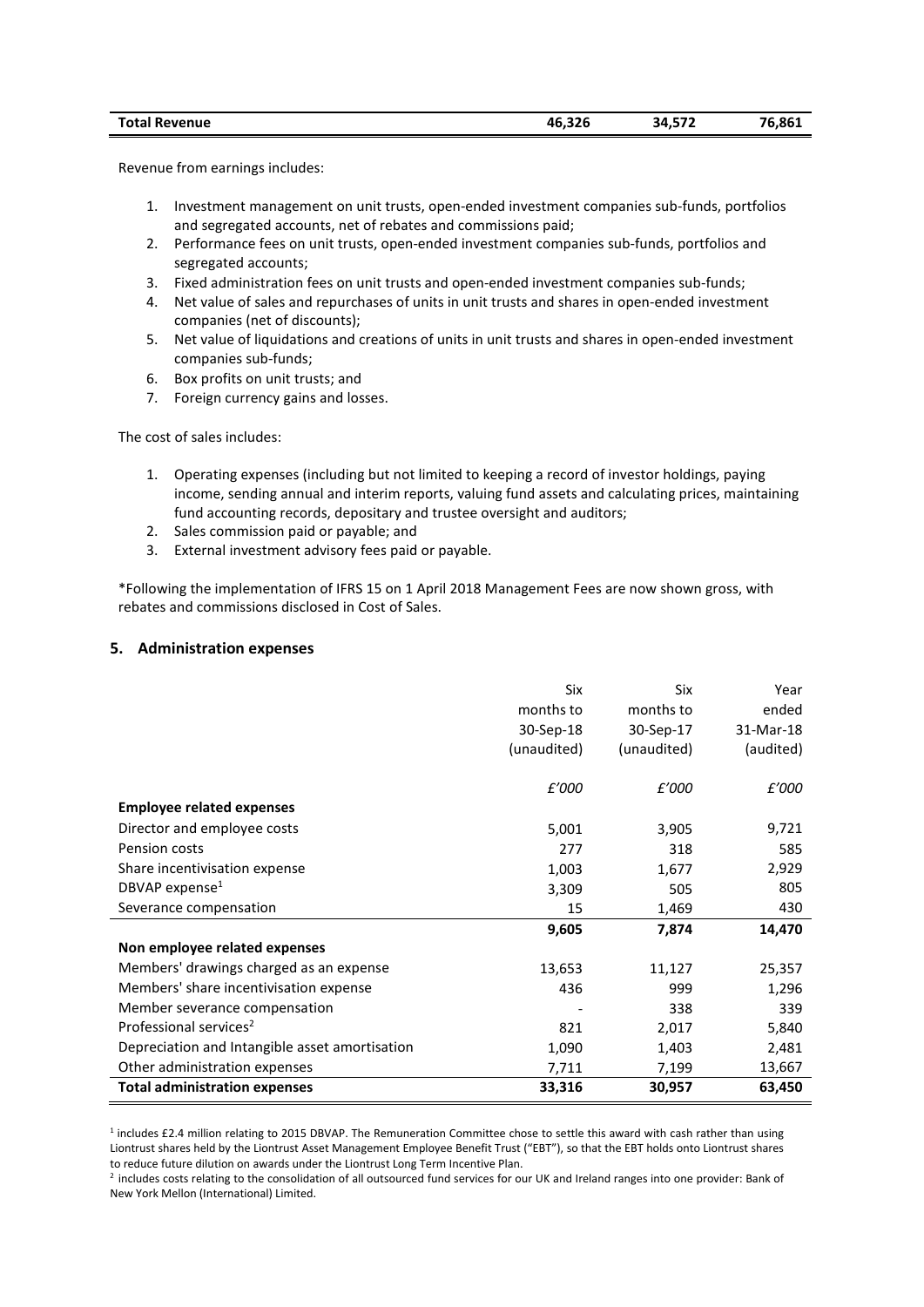### **6. Adjusted profit before tax**

Adjusted profit before tax is reconciled in the table below:

|                                                            | Six         | Six         | Year      |
|------------------------------------------------------------|-------------|-------------|-----------|
|                                                            | months to   | months to   | ended     |
|                                                            | 30-Sep-18   | 30-Sep-17   | 31-Mar-18 |
|                                                            | (unaudited) | (unaudited) | (audited) |
|                                                            |             | (restated)  |           |
|                                                            | £'000       | £'000       | £'000     |
|                                                            |             |             |           |
| Profit for the period                                      | 5,928       | 2,184       | 8,723     |
| Taxation                                                   | 1,892       | 954         | 3,590     |
| Profit before tax                                          | 7,820       | 3,138       | 12,313    |
|                                                            |             |             |           |
| Share incentivisation expense                              | 1,439       | 2,676       | 4,225     |
| Other comprehensive income                                 |             |             | 33        |
| DBVAP expense <sup>1</sup>                                 | 3,309       | 505         | 805       |
| Contingent consideration on ATI acquisition                | 44          | 456         | 912       |
| Severance compensation                                     | 15          | 1,807       | 769       |
| Professional services <sup>2</sup>                         | 821         | 2,017       | 5,840     |
| Depreciation, Intangible asset amortisation and impairment | 1,090       | 1,403       | 2,481     |
| Adjustments                                                | 6,718       | 8,864       | 15,065    |
| Adjusted profit before tax                                 | 14,538      | 12,002      | 27,378    |
|                                                            |             |             |           |
| Interest receivable                                        | (3)         | (2)         | (3)       |
|                                                            |             |             |           |
| <b>Adjusted operating profit</b>                           | 14,535      | 12,000      | 27,375    |
|                                                            |             |             |           |
| Adjusted basic earnings per share                          | 23.47       | 19.77       | 45.14     |
| Adjusted diluted earnings per share                        | 22.62       | 19.17       | 42.67     |

<sup>1</sup> includes £2.4 million relating to 2015 DBVAP. The Remuneration Committee chose to settle this award with cash rather than using Liontrust shares held by the Liontrust Asset Management Employee Benefit Trust ("EBT"), so that the EBT holds onto Liontrust shares to reduce future dilution on awards under the Liontrust Long Term Incentive Plan.

<sup>2</sup> Includes costs relating to the consolidation of all outsourced fund services for our UK and Ireland ranges into one provider: Bank of New York Mellon (International) Limited.

### **7. Taxation**

The half yearly tax charge has been calculated at the estimated full year effective UK corporation tax rate of 19% (2017: 19%).

### **8. Earnings per share**

The calculation of basic earnings per share is based on profit after taxation and the weighted average number of Ordinary Shares in issue for each period. The weighted average number of Ordinary Shares for the six months ended 30 September 2018 was 50,180,286 (30 September 2017: 49,168,235, 31 March 2018: 49,125,724). Shares held by the Liontrust Asset Management Employee Trust are not eligible for dividends and are treated as cancelled for the purposes of calculating earnings per share.

Diluted earnings per share is calculated on the same bases as set out above, after adjusting the weighted average number of Ordinary Shares for the effect of options to subscribe for new Ordinary Shares that were in existence during the six months ended 30 September 2018. The adjusted weighted average number of Ordinary Shares so calculated for the period was 52,061,284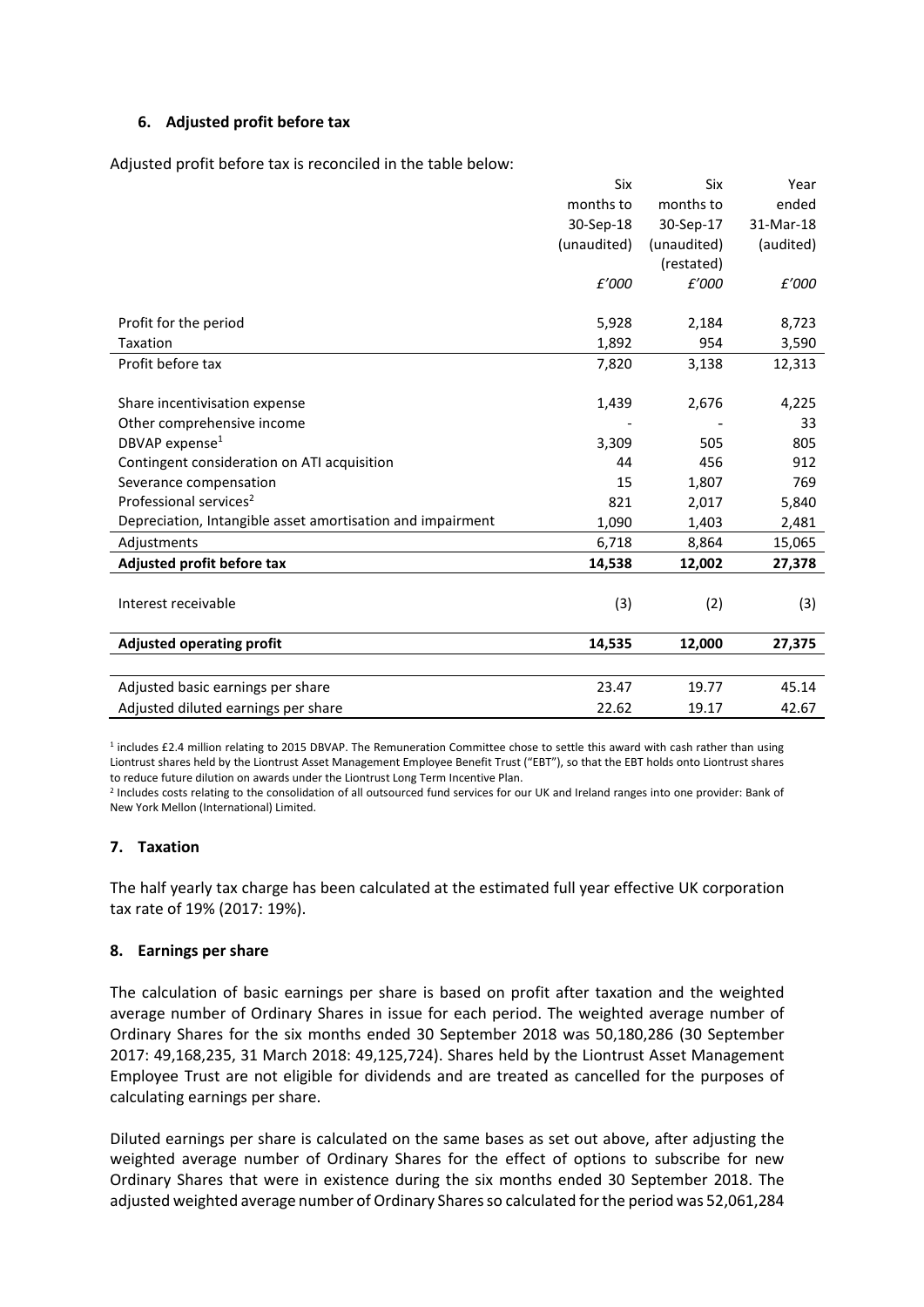(30 September 2017: 50,719,938, 31 March 2018: 51,977,398). This is reconciled to the actual weighted number of Ordinary Shares as follows:

|                                                                      | 30-Sep-18  | 30-Sep-17  | 31-Mar-18  |
|----------------------------------------------------------------------|------------|------------|------------|
| Weighted average number of Ordinary Shares                           | 50,180,286 | 49,168,235 | 49,125,724 |
| Weighted average number of dilutive Ordinary shares under<br>option: |            |            |            |
| - to Liontrust Long Term Incentive Plan                              | 1,704,393  | 1,173,750  | 1,463,856  |
| - to the DBVAP                                                       | 176,605    | 377,953    | 372,620    |
| - shares related to the ATI acquisition                              |            | -          | 1,015,198  |
| Adjusted weighted average number of Ordinary Shares                  | 52.061.284 | 50.719.938 | 51.977.398 |

### **9. Intangible assets**

Intangible assets represent investment management contracts that have been capitalised upon acquisition and are amortised on a straight-line basis over a period of 5 years or 10 years depending on the type of contracts acquired. The intangible asset on the balance sheet represents investment management contracts as follows:

|                                                        | 30-Sep-18 | 30-Sep-17 | 31-Mar-18 |
|--------------------------------------------------------|-----------|-----------|-----------|
|                                                        | £'000     | £'000     | £'000     |
| Investment management contracts acquired from Argonaut | 2.314     | 3.130     | 2.721     |
| Investment management contracts acquired from ATI      | 10.200    | 11.400    | 10,800    |
|                                                        | 12.514    | 14.530    | 13,521    |
|                                                        |           |           |           |

### **10. Restatement**

As detailed in Note 13 of the 2018 Annual Report and accounts - Acquisition of Alliance Trust Investments Limited.

There is an additional contingent consideration that may become payable if, on the second anniversary of the completion date, the average assets under management managed by the Sustainable Investment team (the investment team acquired pursuant to the Acquisition) for the 3 month period prior to this date is in excess of £3 billion then the Group will pay an additional £3,000,000 in cash to AT Plc.

Based on facts and circumstances known at the previous interim accounting date (30 September 2017) the fair value of the contingent consideration was assessed as nil and and no liability recorded. Prior to the year end, with the assets under management having grown considerably, the fair value of this liability was reassessed. Based on the assessment, it was identified that at acquisition date, certain conditions existed which were not previously considered when assessing the fair value of the liability.

Following the completion of the acquisition, the positive fund flows were significantly higher than initially expected. The perception of corporate instability surrounding AT Plc and to what extent it would suppress demand for ATI's retails funds had not been fully considered. UK investment consumer demand for 'Sustainable' investments had been underestimated.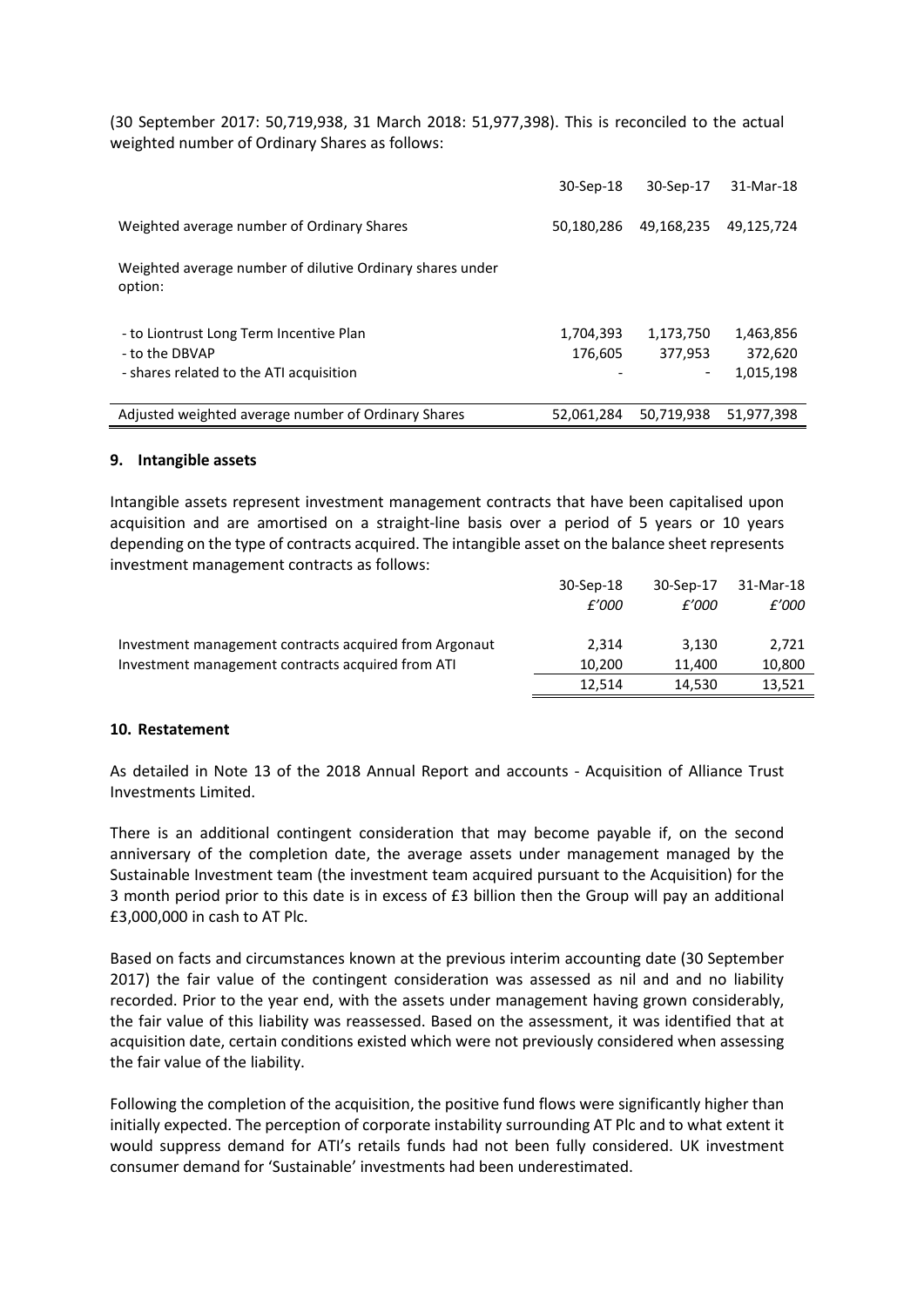These two factors were considered in the re-evaluation of whether a liability should be recognised on acquisition date. Based on a probability assessment model a measurement period adjustment was recorded at a discounted value of £2,000,000 (£2,175,000 undiscounted value) which increased the Goodwill by a corresponding amount. Further, £175,000 is expected to be recorded over a period of 2 years through the Statement of Comprehensive Income to account for the difference between the discounted and undiscounted values. Further, the balance of £825,000 is recorded through the Statement of Comprehensive Income to reflect that the entire £3,000,000 will be payable.

Goodwill on acquisition is allocated to the Sustainable funds cash generating unit ('CGU'). An assessment was made in relation to impairment of the Goodwill where the recoverable amount was calculated using an earnings model which used key assumptions such as growth rate and discount rate. A reasonably possible change in these assumptions would not result in an impairment.

### **11. Financial Assets**

The Group holds financial assets that have been categorised within one of three levels using a fair value hierarchy that reflects the significance of the inputs into measuring the fair value. These levels are based on the degree to which the fair value is observable and are defined as follows:

- a) Level 1 fair value measurements are those derived from quoted prices (unadjusted) in active markets for identical assets and liabilities;
- b) Level 2 fair value measurements are those derived from inputs other than quoted prices included within level 1 that are observable for the asset or liability, either directly (i.e. as prices) or indirectly (i.e. derived from prices); and
- c) Level 3 fair value measurements are those derived from valuation techniques that include inputs for the asset or liability that are not based on observable market data.

As at the balance sheet date all financial assets are categorised as Level 1.

Financial assets are classified as held at fair value through profit or loss if their carrying amounts will be recovered through continuing use. These financial assets consist of units held in the Group's collective investment schemes as part of a 'manager's box (as detailed below), assets held by the EBT in respect of the Liontrust DBVAP and assets held in Liontrust Global Funds plc to assist administration.

The Group holds the following assets at fair value through profit or loss: For the UK Authorised unit trusts, the units held in the 'manager's box' are to ease the calculation of daily creations and cancellations of units. These box positions are not held to create speculative proprietary positions but are managed in accordance with specified criteria and authorisation limits. The units in the 'manager's box' are accounted for on a trade date basis. These units are valued on a bid price basis.

For the UK ICVC's, the shares held in the 'manager's box' are to ease the calculation of daily creations and cancellations of shares. These box positions are not held to create speculative proprietary positions but are managed in accordance with specified criteria and authorisation limits. The shares in the 'manager's box' are accounted for on a trade date basis. These shares are valued on a mid-price basis.

Units in Liontrust UK Authorised unit trusts, shares in the sub funds of the Liontrust Global Funds Plc and shares in the Liontrust ICVCs are held by the Liontrust EBT in respect of The DVBAP, the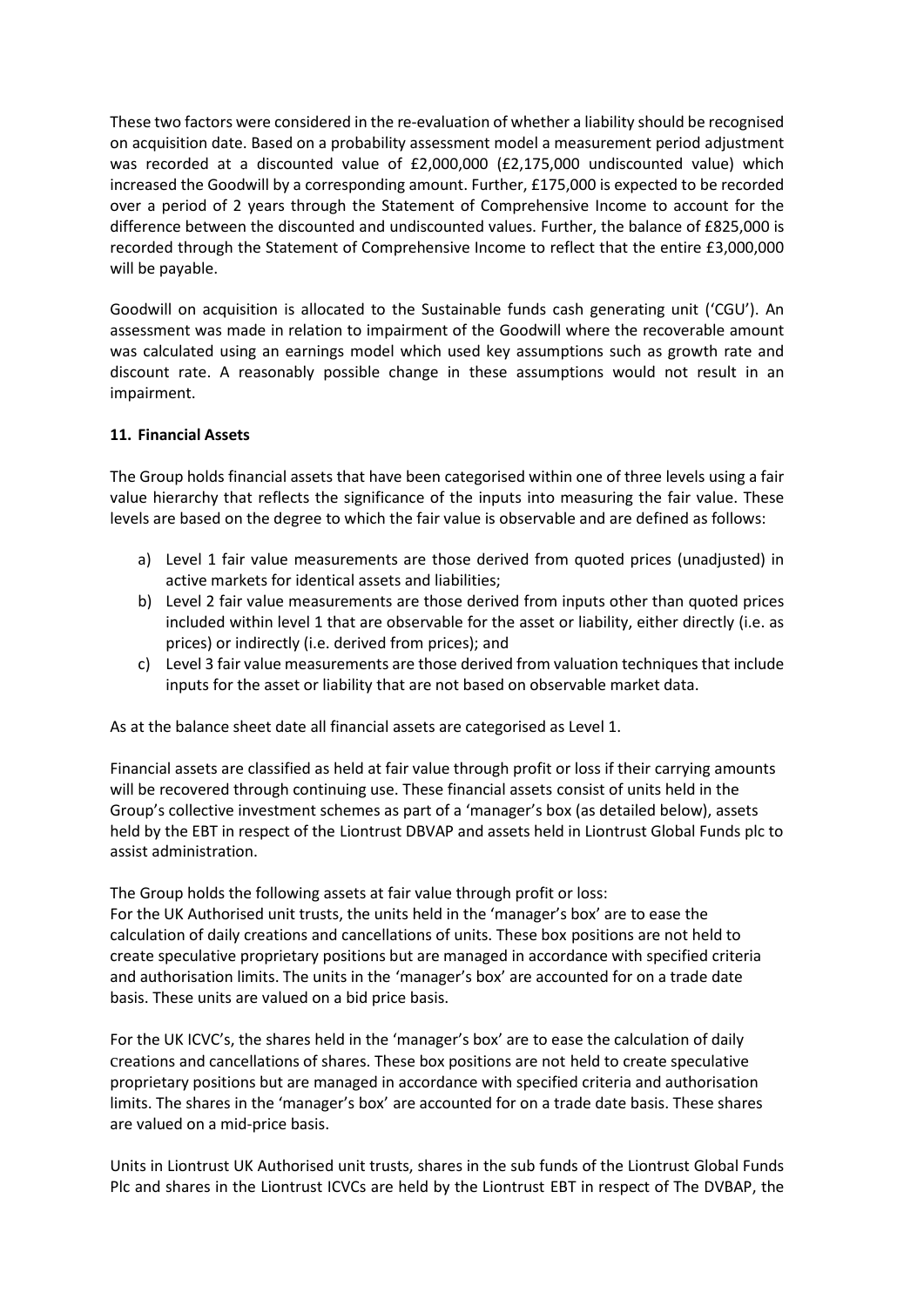units and shares are accounted for on a trade date basis. The holdings are valued on a mid or bid basis.

### **12. Related party transactions**

During the six months to 30 September 2018 the Group received fees from unit trusts under management of £27,428,000 (2017: £22,371,000). Transactions with these unit trusts comprised creations of £659,174,000 (2017: £384,521,000) and liquidations of £284,888,000 (2017: £181,329,000). Directors can invest in unit trusts managed by the Group on commercial terms that are no more favourable than those available to staff in general. As at 30 September 2018 the Group owed the unit trusts £105,270,000 (2017: £28,149,000) in respect of unit trust creations and was owed £105,172,000 (2017: £27,360,000) in respect of unit trust cancellations and fees.

During the six months to 30 September 2018 the Group received fees from ICVC's under management of £6,863,000 (2017: £5,284,000). Transactions with these ICVC's comprised creations of £400,039,000 (2017: £542,208,000) and liquidations of £87,615,000 (2017: £243,365,000). Directors can invest in ICVC's managed by the Group on commercial terms that are no more favourable than those available to staff in general. As at 30 September 2018 the Group owed the ICVC's £20,496,000 (2017: £13,859,000) in respect of creations and was owed £20,045,000 (2017: £14,009,000) in respect of cancellations and fees.

During the six months to 30 September 2018 the Group received fees from offshore funds under management of £1,236,000 (2017: £1,087,000). Transactions with these funds comprised purchases of £323,000 (2017: £0) and sales of £106,000 (2017: £54,000). As at 30 September 2018 the Group was owed £254,000 (2017: £177,000) in respect of management fees.

During the six months to 30 September 2018 remuneration paid to key decision makers (the Executive Directors) was £338,000 (2017: £338,000).

### **13. Key risks**

The Directors have identified the risks and uncertainties that affect the Group's business and believe that they will be substantially the same for the second half of the year as the current risks as identified in the 2018 Annual Report. These can be broken down into risks that are within the management's influence and risks that are outside it.

Risks that are within management's influence include areas such as the expansion of the business, prolonged periods of under-performance, loss of key personnel, human error, poor communication and service leading to reputational damage and fraud.

Risks outside the management's influence include falling markets, terrorism, a deteriorating UK economy, investment industry price competition and hostile takeovers.

Management monitor all risks to the business, they record how each risk is mitigated and have warning flags to identify increased risk levels. Management recognise the importance of risk management and view it as an integral part of the management process which is tied into the business model and is described further in the Risk management and internal control section on page 47 of the 2018 Annual Report and Note 2 "Financial risk management" on page 87 of the 2018 Annual Report.

### **14. Contingent assets and liabilities**